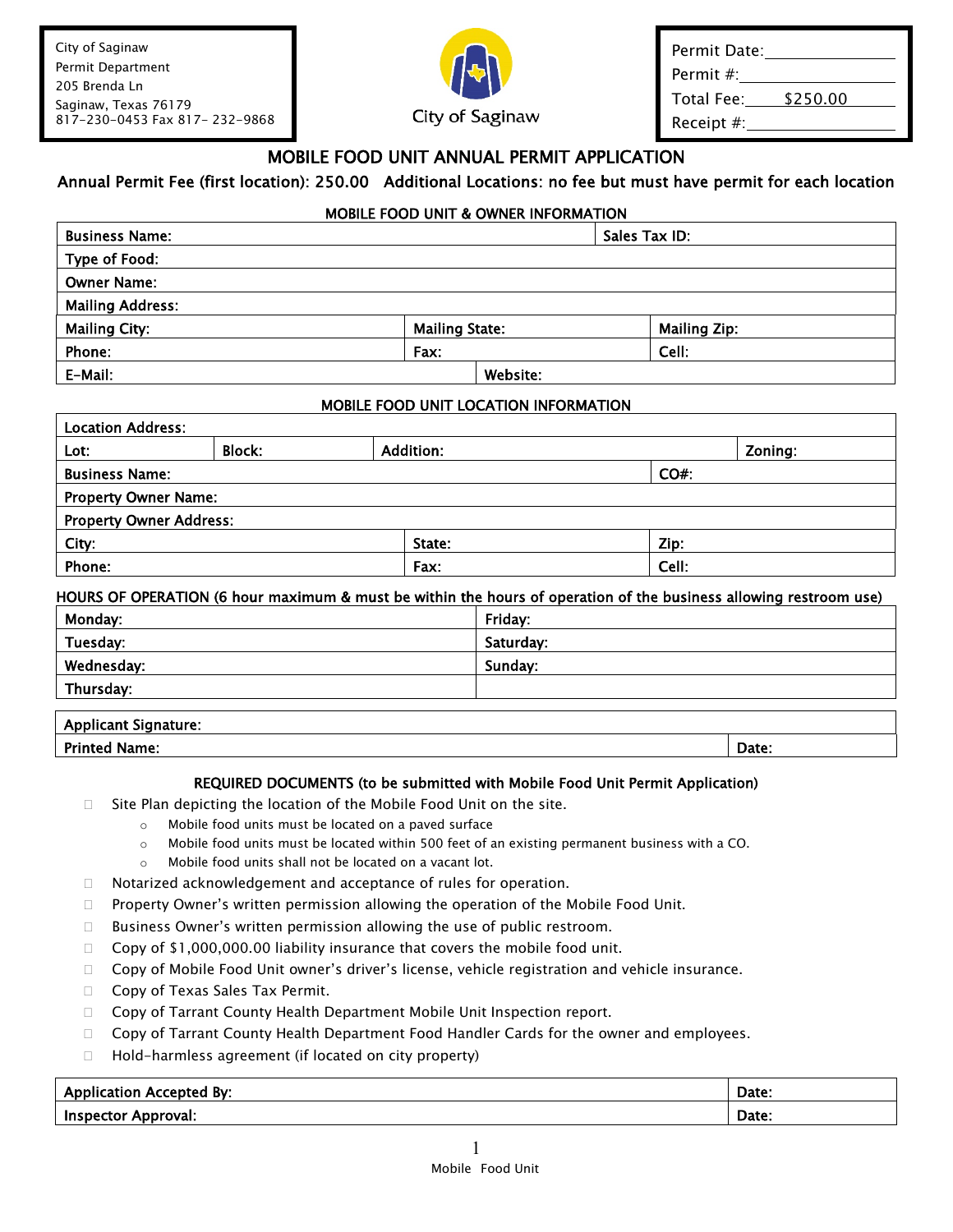City of Saginaw Permit Department 205 Brenda Ln Saginaw, Texas 76179 817-230-0453 Fax 817- 232-9868



| Permit Date:  |
|---------------|
| Permit #:     |
| Total Fee:    |
| Receipt $#$ : |

### MOBILE FOOD UNIT ANNUAL PERMIT APPLICATION Acknowledgement and acceptance of rules for operation (form must be notarized)

As the owner of

(Business Name of Mobile Food Unit)

I acknowledge and will follow all regulations and rules of operation including, but not limited to:

- $\Box$  The mobile food unit may only operate during the business hours of the on-site primary business, shall not be parked longer than six (6) hours, and shall be removed from the site on a daily basis.
- $\Box$  The operator of a mobile food unit shall have a valid vehicle registration, motor vehicle operator's license, proof of vehicle liability insurance, and a Texas Sales Tax Permit.
- $\Box$  The owner of a mobile food unit must maintain a minimum amount of \$1,000,000.00 liability insurance that covers the mobile food unit. Proof of such insurance coverage can be demanded to be provided to the city upon three (3) business days' notice to the owner.
- $\Box$  Mobile food units, their merchandise, advertising, or seating shall not obscure traffic sight visibility.
- Mobile food units shall not sell or serve food on any public street, sidewalk, or other public right-of-way unless approved in writing by the city.
- $\Box$  Mobile food units shall not operate in driveways or in fire lanes.
- $\Box$  Mobile food units shall not provide a drive-through service of any kind.
- $\Box$  All mobile food units shall be equipped with a self-closing, lidded trash receptacle that must be placed outside next to the mobile food unit for use by patrons.
- $\Box$  Temporary connections to potable water are prohibited. Gray water shall be contained on the unit and may not be discharged onto the ground or into the city sewer system, unless the mobile food unit is providing service at a mobile food unit park that has approved connections to city utilities. Electricity shall be from a generator or an electrical outlet via a portable cord that is in conformance with the Electrical Code as adopted by the City.
- □ Unless providing service in an approved mobile food unit park, a mobile food unit may provide outside seating consisting of only one (1) portable table with seating for a maximum of four (4) individuals.
- $\Box$  A mobile food unit may provide music at a level audible in its immediate vicinity.
- $\Box$  No more than three (3) mobile food units may be located on a site at any one time unless the mobile food units are providing service at a mobile food unit park approved by the city and all other City Code requirements are met.
- $\Box$  The owner of a mobile food unit that is to be located on city property must first enter into a hold-harmless agreement with the City of Saginaw.
- $\Box$  The owner and/or operator of a mobile food unit shall be responsible for obtaining all other applicable permits and shall be responsible for conforming to all applicable city, county, state, and federal regulations.

(Mobile Food Unit Owner Printed Name) (Mobile Food Unit Owner Signature) (Date)

|    | SUBSCRIBED AND SWORN TO before me, the undersigned authority, by said Affiant on this the | day |
|----|-------------------------------------------------------------------------------------------|-----|
| of |                                                                                           |     |

Notary Public in and for the State of Texas Printed Name: My Commission Expires:

 $\overline{\mathcal{L}}$  , and the state of the state of the state of the state of the state of the state of the state of the state of the state of the state of the state of the state of the state of the state of the state of the stat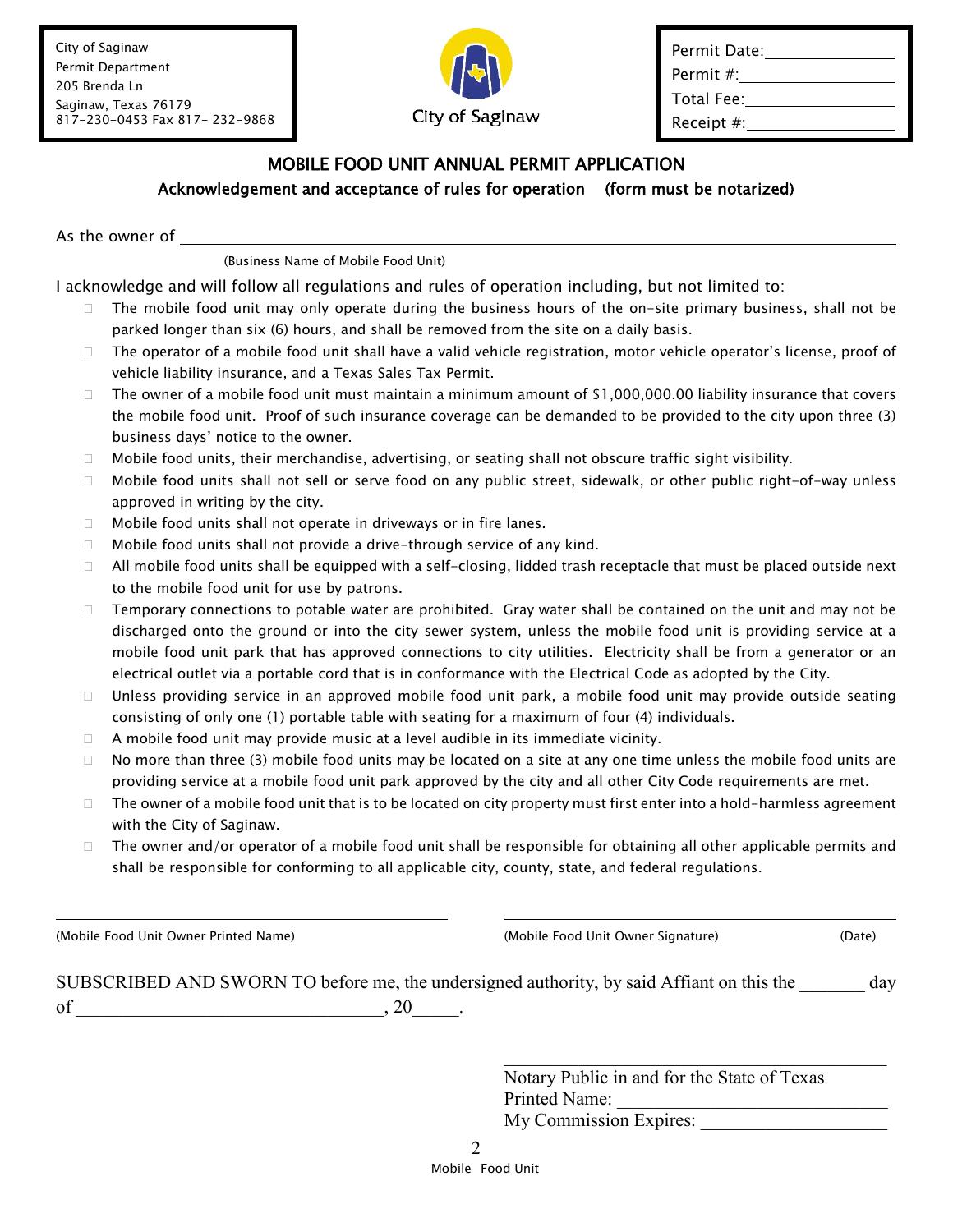City of Saginaw Permit Department 205 Brenda Ln Saginaw, Texas 76179 817-230-0453 Fax 817- 232-9868



| Permit Date: |
|--------------|
| Permit #:    |
| Total Fee:   |
| Receipt $#:$ |
|              |

### MOBILE FOOD UNIT ANNUAL PERMIT APPLICATION PROPERTY OWNER & BUSINESS OWNER PERMISSION FORM (To be completed by property owner and/or business owner)

# PROPERTY OWNER PERMISSION

I am the property owner of \_\_\_

(Address where Mobile Food Unit is to be located)

I authorize

(Name of Mobile Food Unit owner/operator)

To operate <u>the contraction of the contraction of the contraction.</u> The contraction of the contraction of the contraction of the contraction of the contraction of the contraction of the contraction of the contraction of th

(Business Name of Mobile Food Unit)

I understand the permission is given on an annual basis, and I that no more than three (3) mobile food units may be located on this site at any one time, with a maximum of six (6) hours per unit per day.

(Property Owner Printed Name) (Property Owner Signature)

## BUSINESS OWNER PERMISSION

I am the business owner of

(Name of business within 500 feet of where Mobile Food Unit is to be located)

Located at

(Address of business within 500 feet of where Mobile Food Unit is to be located)

I authorize 's

(Business Name of Mobile Food Unit)

Owners, operators, and customers access to, and use of the commercially plumbed public restroom for a maximum of six (6) hours. The hours of operation of the above listed business are:

| Monday:    | Friday:   |
|------------|-----------|
| Tuesday:   | Saturday: |
| Wednesday: | Sunday:   |
| Thursday:  |           |

(Business Owner Printed Name) (Business Owner Signature)